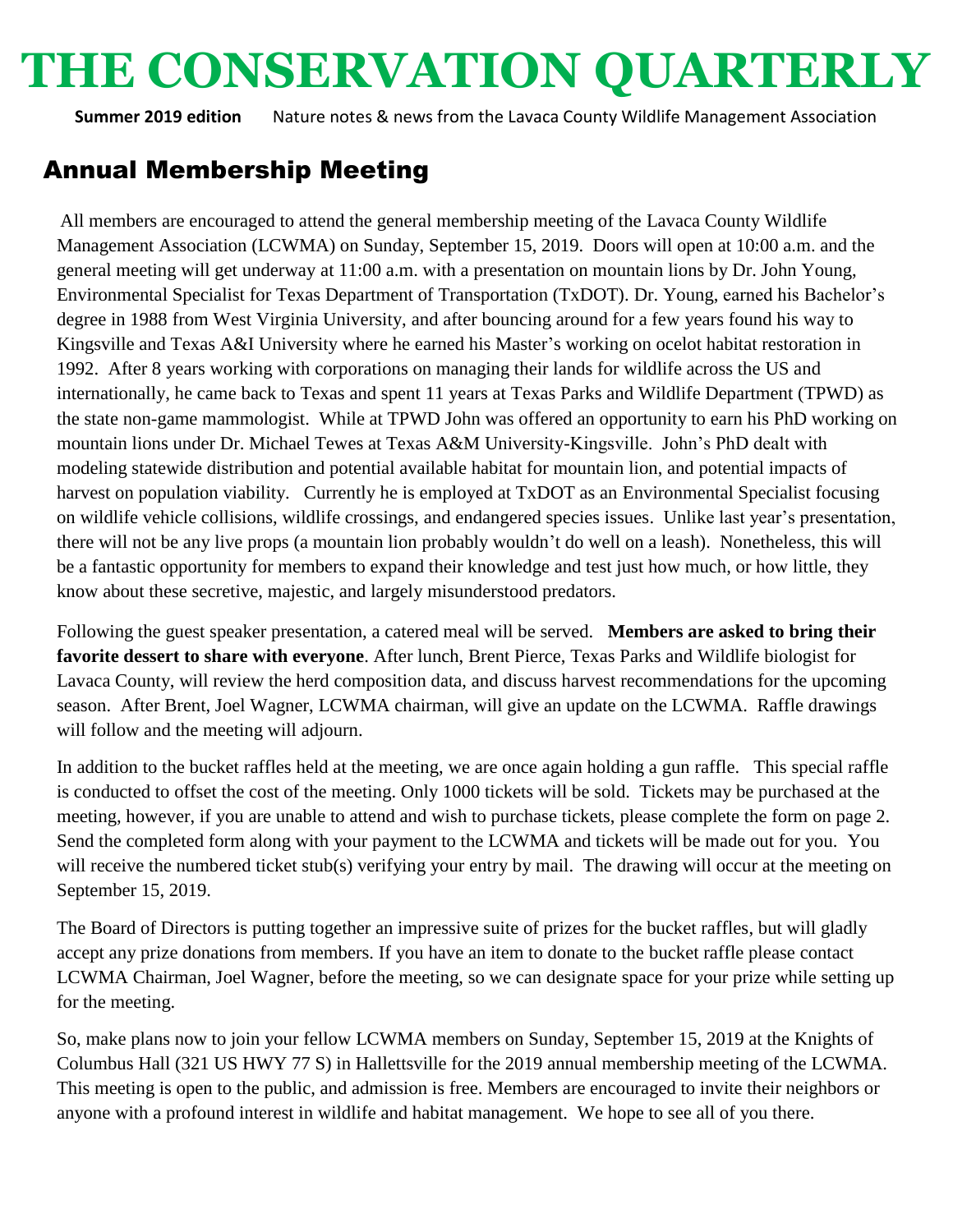# LCWMA Policy Reminder

Any member who wishes to receive MLD permits for the 2019-2020 hunting season *MUST* submit herd composition data by the date set forth by Texas Parks and Wildlife in this newsletter (September 1, 2019). Herd composition must be received by the deadline or the applicant will be rendered ineligible to receive MLD permits for that season. These requirements are necessary to streamline the permit issuance process and allow sufficient time before the hunting season to correct complications that arise. New and current members are held to the same data reporting standards.

# 2019 LCWMA membership dues

Please send in your 2019 LCWMA membership dues as soon as possible. Current LCWMA members must have their 2019 dues paid before September 1, 2018, to be eligible to receive permits for the 2019-2020 hunting season. Dues are still \$20. Checks or money orders should be made payable to LCWMA, and mailed to:

LCWMA P.O. Box 524 Hallettsville, TX 77964

You will receive a receipt once your payment has been processed. Please be patient, though, as all LCWMA officers are volunteers; meaning they handle LCWMA business in their spare time.

If you are a lease hunter sending in dues for your landowner, please note on the check the landowner and ranch name for which you are sending payment. Also, please remember that LCWMA members can enroll as many properties as they want for one \$20 annual membership. If you own more than one property, please do not send \$20 for each property you own. One \$20 membership fee covers all the properties you enroll as a member, no matter what management unit they are in.

To avoid confusion, and to expedite payment processing, please **mail your dues directly to the LCWMA**. Please do not mail payments to, or drop them off at, the Texas Parks and Wildlife office in Hallettsville.

#### **2019 LCWMA Annual Meeting Raffle \$10/ticket OR 6/\$50 ONLY 1000 tickets will be sold**

- 1. Christensen Arms Mesa Bronze in .308 Win (Value = \$1349)
- 2. Savage Model 110 High Country in 6.5 Creedmoor, True Timber Strata camo stock (Value = \$1059)
- 3. Bennelli Montefeltro 12 gauge shotgun in Realtree Max 5 camo (Value=\$979)
- 4. Savage Model 25 Walking Varminter in .223 Rem, Realtree Max 1 camo stock (Value = \$699)
- 5. Marlin Model 60 SS in .22LR (Value = \$299)
- 6. \$250 Brush to Bay Outfitters gift certificate
- 7. \$150 Brush to Bay Outfitters gift certificate
- 8. \$100 Brush to Bay Outfitters gift certificate
- 9. \$100 Brush to Bay Outfitters gift certificate
- 10. \$100 Brush to Bay Outfitters gift certificate

All winners of firearms must pass N.I.C.S. Background Check or prize will be forfeited. Prizes 1-5 must be picked up from Brush to Bay Outfitters [(1456 E. Cemetery Rd., Hallettsville, TX (361-798-9294)] in Hallettsville by November 1, 2019 or prize will be forfeited.

Name: # of tickets: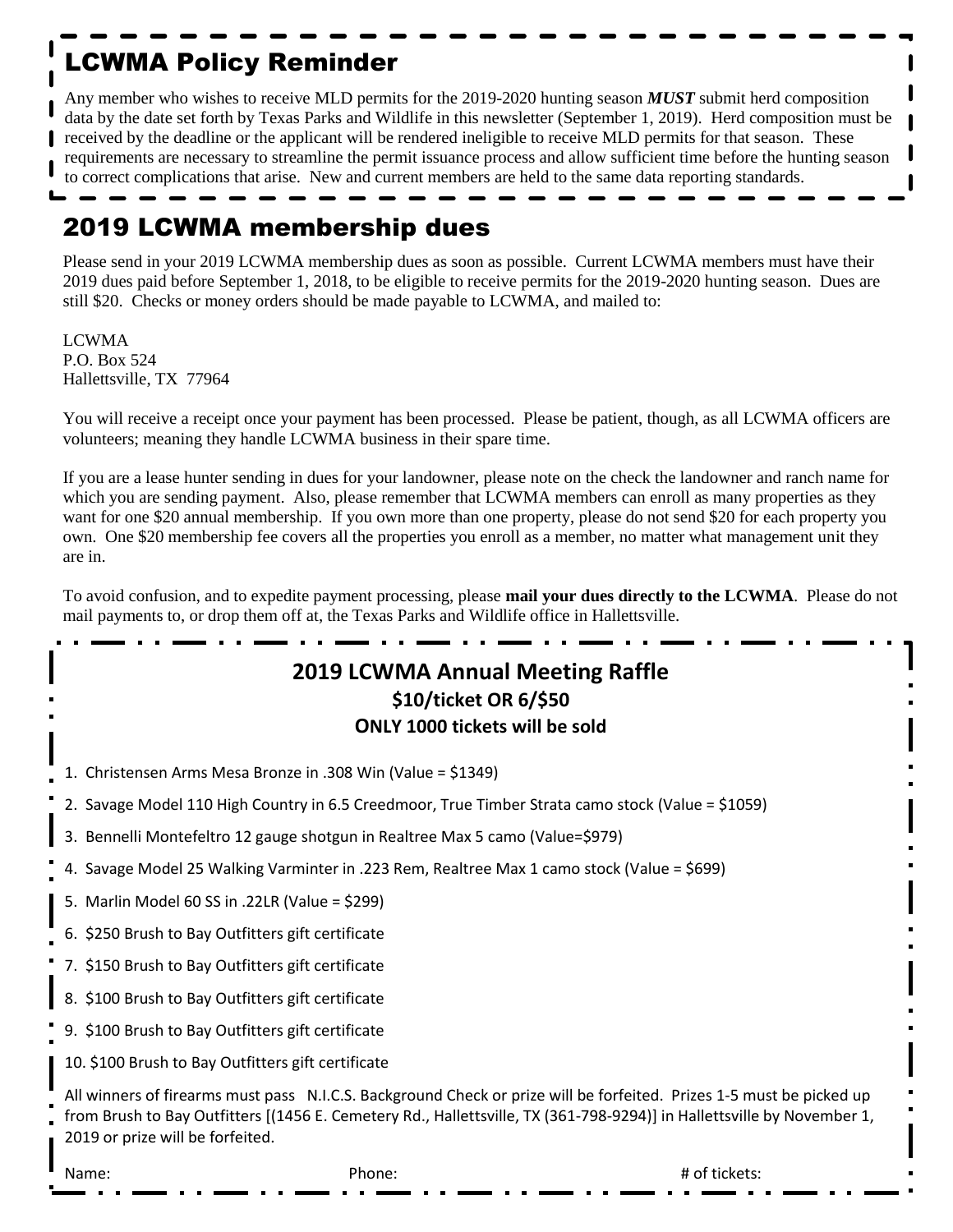# **Instructions for collecting herd composition data**

Herd Composition data (often called incidental observations) may be the most valuable data collected on a deer herd. When properly collected, herd composition data can reflect the overall health of a herd and help guide the manager in making proper harvest recommendations.

**Herd composition data should be collected between July 15th and September 1st**. The fawns have become a part of the herd by this time, yet they are small enough to be easily distinguished from adult deer. Observations outside this period may result in inaccurate data. Observations may be collected any time during the day. However, the first and last hours of daylight are often the most productive for deer seen per hour of effort. Observations should not be collected at night because it is too difficult to correctly identify sex and size.

**All deer recorded should be viewed through binoculars or a spotting scope.** Small antlers are easily overlooked without optical aids. Fawns whose spots have started to fade are also hard to distinguish when they are observed alone. Be sure to look at the hips of deer that you think could possibly be fawns because the hips are the last place to lose spots.

**When observing deer in herds it is important that each deer be identified.** If a herd of six deer is seen but only four are positively identified, do not record any of the deer. If there are two bucks, three does, and one fawn in a herd, you may easily identify the bucks but may not be sure of the other four unless they are all individually identified. When a herd is seen, quickly get a total head count, then go back and positively identify bucks first because they are easiest, then identify fawns, and finally, identify the does making sure not to miss small antlered bucks.

**Collect as many samples as you can.** If possible, a larger sample size is desirable to strengthen the data and increase the confidence in the harvest recommendations. Observations can be made during routine ranch operations or as a special effort. Observing the same deer recorded on a previous survey is a concern if surveys are conducted too close together (less than 2-3 hours apart). If a conscientious effort is made to record accurate data, a small amount of duplicate recording should not affect the ratio. All deer should be recorded as a buck, doe, or fawn.

**Make sure to fill out the form correctly!** You can double check your property information page on your LMA account for correct site name, landowner, agent and acreage. If you're not sure which WMA, then click view management unit and then view/edit for the correct WMA. Also, be sure to total each column at the bottom and list total Bucks, total Does and total Fawns observed. Then before 9/1/19, mail Brent Pierce a copy, or drop it by his office, located at **412 N Texana** in Hallettsville**.**

# **Herd Composition data due: September 1, 2019**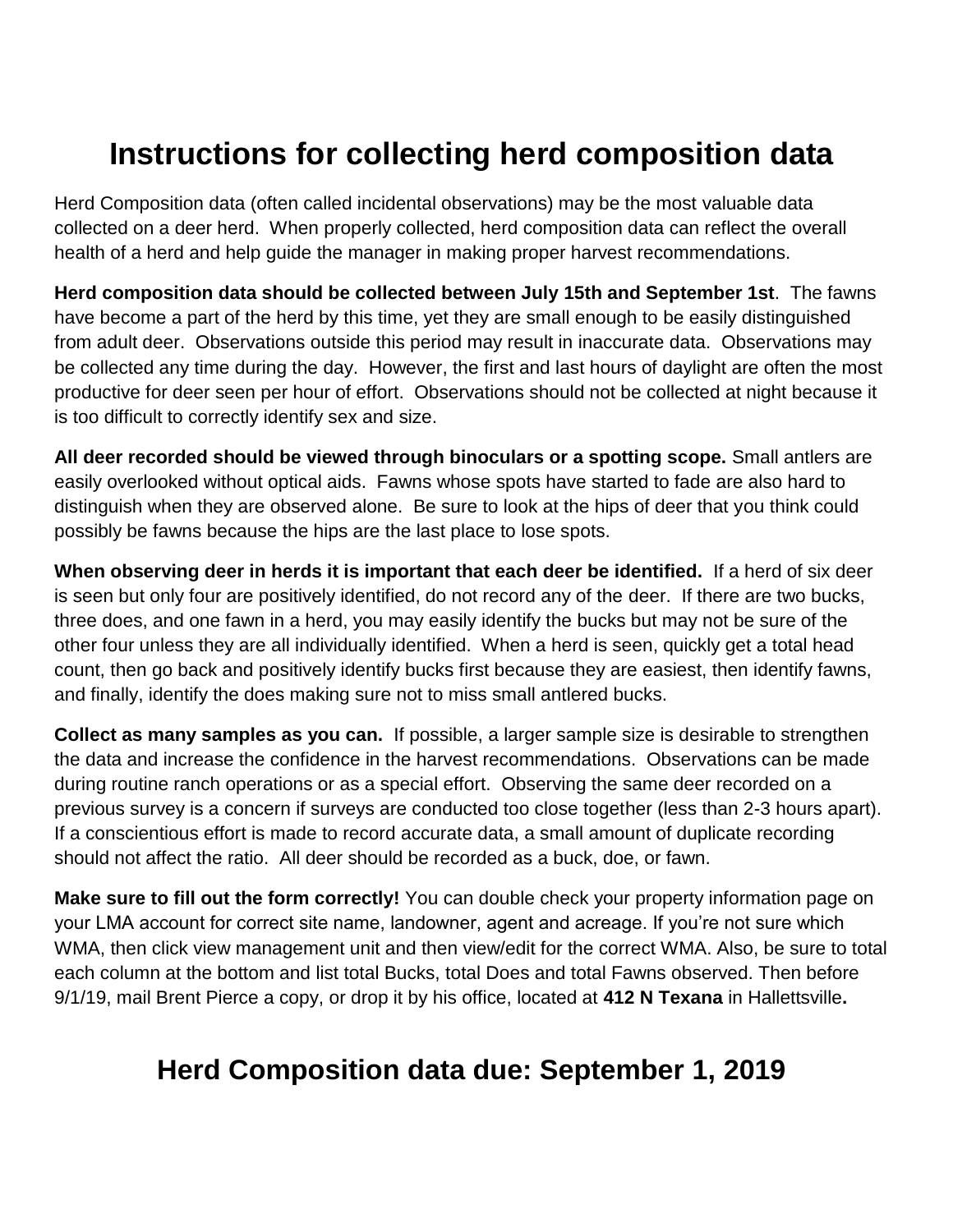## **MLDP cooperator herd composition form 2019**

| MU please circle one: Vienna | South Central | West Lavaca | <b>West Sandy Creek</b> | <b>Honey Creek</b> |
|------------------------------|---------------|-------------|-------------------------|--------------------|
| <b>Ranch Name:</b>           |               |             |                         |                    |
| Landowner name:              |               |             |                         |                    |
| Land agent name:             |               |             |                         |                    |

| <b>Date</b> | <b>Observer</b> | <b>Bucks</b><br>$2-3$ pts          | <b>Bucks</b><br>$4-7$ pts | <b>Bucks</b><br>$8 + pts$ | Undet.<br><b>Bucks</b> | <b>Fawns</b>                                     | <b>Does</b>                                      | Run<br><b>Total</b> | Location         |
|-------------|-----------------|------------------------------------|---------------------------|---------------------------|------------------------|--------------------------------------------------|--------------------------------------------------|---------------------|------------------|
| 8/1         | <b>B.Pierce</b> | $\ensuremath{\mathsf{III}}\xspace$ |                           | $\mathsf I$               |                        | $\ensuremath{\mathsf{H}}\ensuremath{\mathsf{H}}$ | $\ensuremath{\mathsf{H}}\ensuremath{\mathsf{H}}$ | 13                  | South<br>pasture |
|             |                 |                                    |                           |                           |                        |                                                  |                                                  |                     |                  |
|             |                 |                                    |                           |                           |                        |                                                  |                                                  |                     |                  |
|             |                 |                                    |                           |                           |                        |                                                  |                                                  |                     |                  |
|             |                 |                                    |                           |                           |                        |                                                  |                                                  |                     |                  |
|             |                 |                                    |                           |                           |                        |                                                  |                                                  |                     |                  |
|             |                 |                                    |                           |                           |                        |                                                  |                                                  |                     |                  |
|             |                 |                                    |                           |                           |                        |                                                  |                                                  |                     |                  |
|             |                 |                                    |                           |                           |                        |                                                  |                                                  |                     |                  |
|             |                 |                                    |                           |                           |                        |                                                  |                                                  |                     |                  |
|             |                 |                                    |                           |                           |                        |                                                  |                                                  |                     |                  |
|             |                 |                                    |                           |                           |                        |                                                  |                                                  |                     |                  |
|             |                 |                                    |                           |                           |                        |                                                  |                                                  |                     |                  |
|             |                 |                                    |                           |                           |                        |                                                  |                                                  |                     |                  |
|             |                 |                                    |                           |                           |                        |                                                  |                                                  |                     |                  |
|             |                 |                                    |                           |                           |                        |                                                  |                                                  |                     |                  |
|             |                 |                                    |                           |                           |                        |                                                  |                                                  |                     |                  |
|             |                 |                                    |                           |                           |                        |                                                  |                                                  |                     |                  |
|             |                 |                                    |                           |                           |                        |                                                  |                                                  |                     |                  |
|             |                 |                                    |                           |                           |                        |                                                  |                                                  |                     |                  |
|             |                 |                                    |                           |                           |                        |                                                  |                                                  |                     |                  |
|             |                 |                                    |                           |                           |                        |                                                  |                                                  |                     |                  |
|             |                 |                                    |                           |                           |                        |                                                  |                                                  |                     |                  |
|             |                 |                                    |                           |                           |                        |                                                  |                                                  |                     |                  |
|             |                 |                                    |                           |                           |                        |                                                  |                                                  |                     |                  |
|             | <b>Total</b>    |                                    |                           |                           |                        |                                                  |                                                  |                     |                  |

*\*Please total across and down\** 

Survey Deadline is September 1, 2019 Mail Surveys to: **TPWD Biologist Brent Pierce, 412 N. Texana, Hallettsville, TX 77964**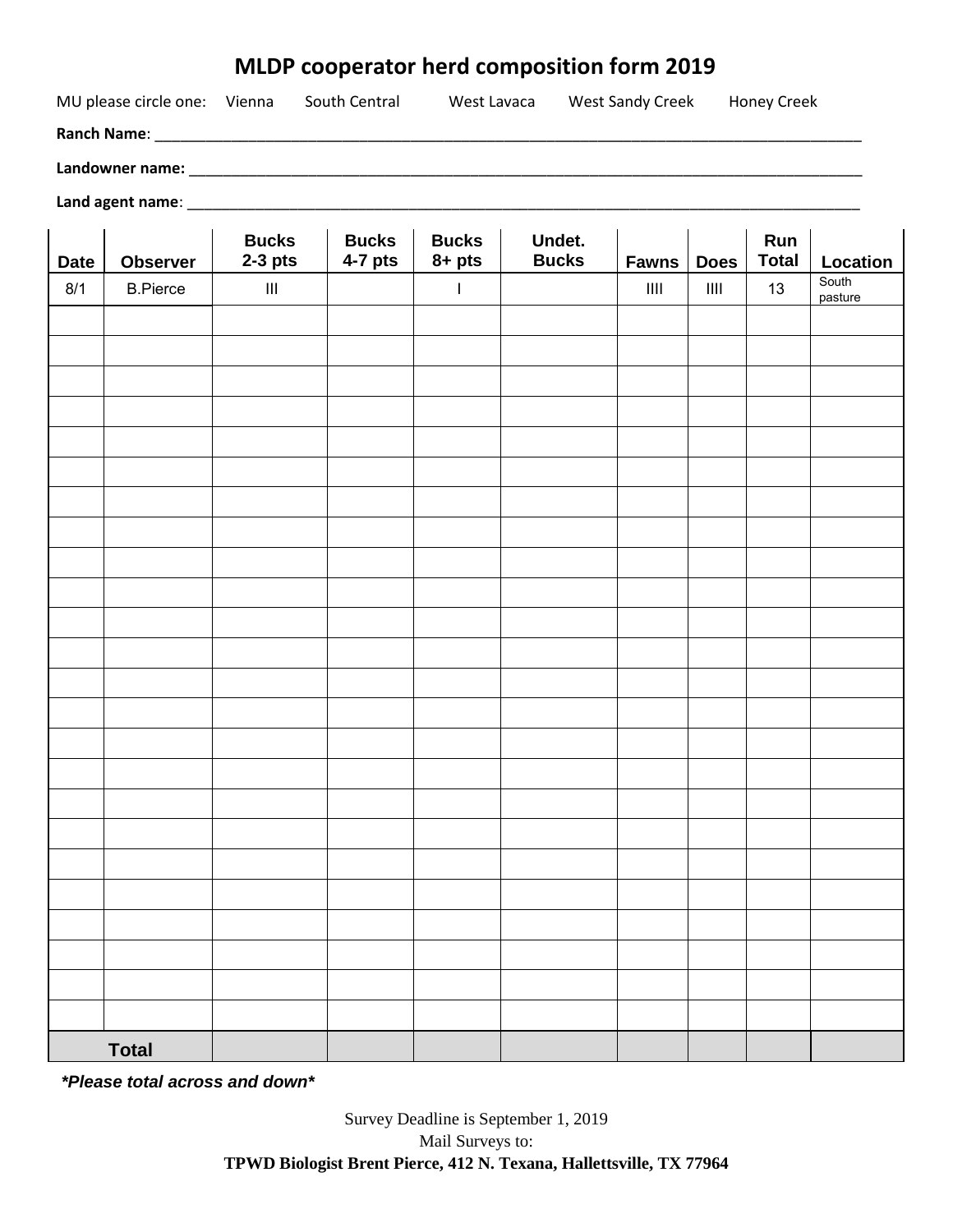### Lease licenses

A lease license is required if a landowner charges for the right to hunt their property. If you need a lease license and want to get it at the drastically reduced price offered to wildlife management associations, then you must purchase your lease license from the LCWMA by September 18, 2019. Lease license applications will be available at the fall meeting for those who attend. If you are unable to attend the fall meeting the form will be available on the LCWMA website (www.lcwma.org) under the FORMS tab after August 15, 2019. Please print the form, fill it out, and return it to the LCWMA, along with your payment, by September 18, 2019. Make checks payable to LCWMA.

Texas Parks and Wildlife has created new lease license forms, that eliminate the problems that arose last year about who could purchase a lease license through the LCWMA. The new form will allow land agents to purchase the hunting lease license for the property if the landowner is not accessible to complete the form. Simply stated, lease licenses may now be purchased by the landowner OR the land agent and not be in violation of the law. Since we are still in the 2019 hunting license year, the new forms have not been made available by TPWD. As soon as the new lease license application is made available on August 15 they will be added to our website. An email will be sent to all LCWMA members when the new form has been uploaded to the website.

As stated in previous newsletters, the LCWMA is working to end mailing printed copies of the newsletter to those who already receive an email copy. So far, we have been able to trim about 30 printed newsletters, but we feel this number could be trimmed by 2-3 times as much. If you are receiving both an email newsletter and a printed newsletter please send an email to **lavacacountywma@gmail.com** and ask to receive email newsletters only. Printed newsletters will be still be sent to paid members without an email address on file. Duplicate mailings are a drain on LCWMA funds and volunteer time, so please help us maximize both. Thank you for your cooperation.

# Gate signs

LCWMA gate signs are available at the Texas Parks and Wildlife office in Hallettsville (412 N. Texana). Please be sure to call ahead to make sure Brent is in the office before showing up. If you can't make it to Brent's office, gate signs will be available for purchase (\$5) at the annual meeting on September 15, 2019. LCWMA members are not required to display a gate sign, but are strongly encouraged to do so. Gate signs are a powerful tool for recruiting new members to join our Association. Inquiries from curious neighbors who have seen the sign result in many new LCWMA members each year. We would like to see every LCWMA member display a gate sign on their property entrance or fence, and remove the old black and white signs with the names of the old individual co-ops on them. These once individual co-ops are now management units of the LCWMA and are no longer individual entities. 

# Be sure to stay in the loop

Don't forget to notify the LCWMA of any changes to your mailing or email address. The Land Management Assistance (LMA) portal allows users to update their contact information for Texas Parks and Wildlife, but this information is not shared with the LCWMA. So, if you make an email or address change to your LMA account please don't forget to notify the LCWMA as well. Changes to your contact information can be made via email (lavacacountywma@gmail.com) or by calling LCWMA Chairman, Joel Wagner at 361-798-6506. If you do not have an email address on file, and received this newsletter via email from Brent Pierce, please notify the LCWMA so you can be added to the email list.

The LCWMA Board of Directors is not responsible for deadlines missed due to one's inability to keep their contact information current. Thank you for your cooperation.